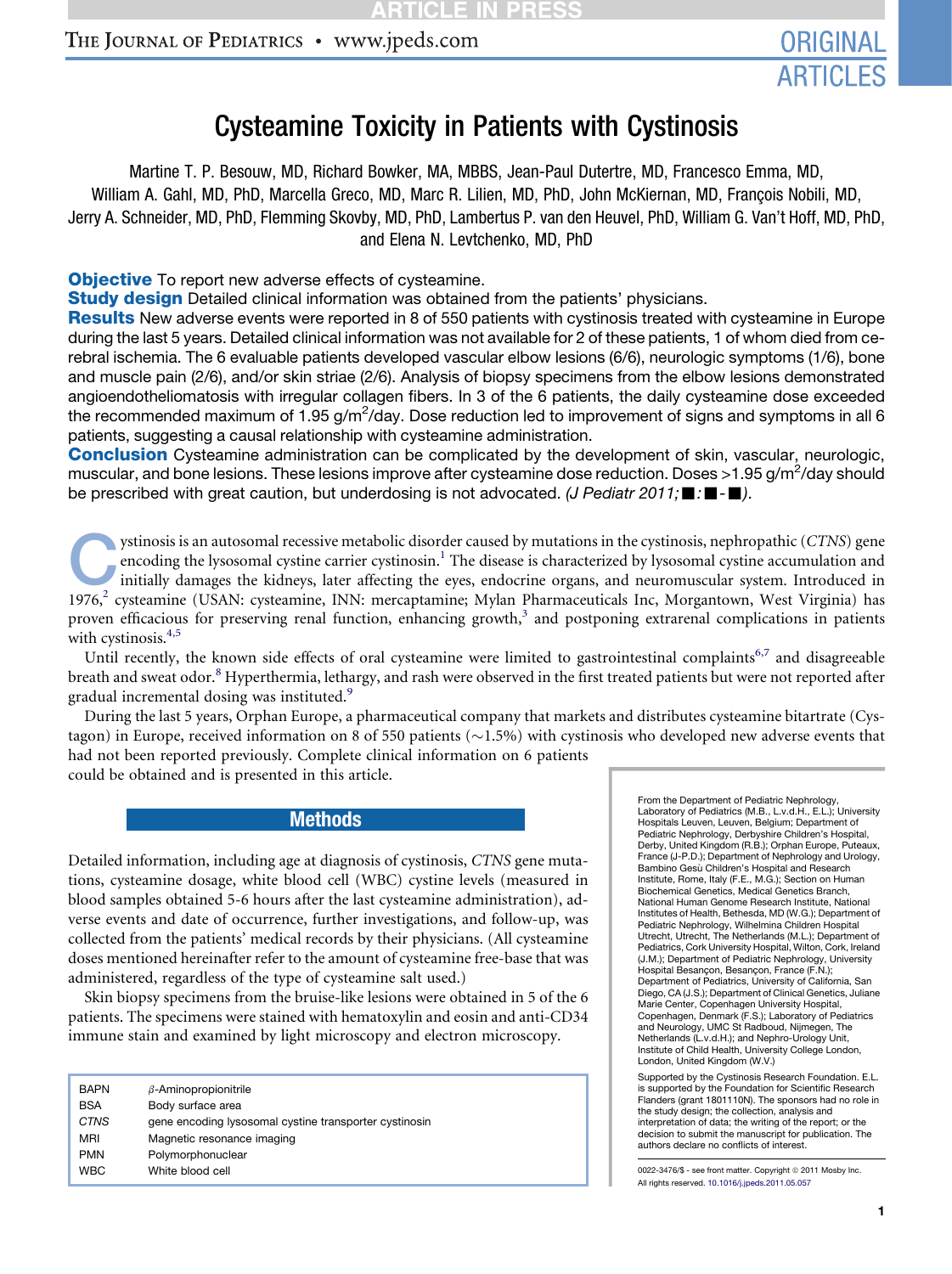In 1 patient (case 4), the pharmacokinetics of cysteamine were studied and compared with those of 5 other patients with cystinosis who did not experience adverse drug effects. In all 6 patients, blood samples were obtained immediately before cysteamine adminstration (15 mg/kg cysteamine bitartrate) and every 60 minutes during the first 6 hours after cysteamine intake. Plasma cysteamine levels were measured as described previously.<sup>[8](#page-6-0)</sup>

### **Results**

The **[Table](#page-2-0)** presents clinical characteristics of the patients who experienced adverse events, along with detailed information on these adverse events, including neurologic symptoms, musculoskeletal weakness, skin striae primarily on the stretchable surfaces of the extremities, and bruise-like lesions of the elbows.

Case 1 is a boy diagnosed with cystinosis and treated with cysteamine starting at age 2 years and 1 month. At age 5 years, he developed purple lesions on both elbows, more pronounced on the right elbow, with no history of trauma. Platelet count and coagulation screening results were normal. The cysteamine bitartrate dosage at that time was 120 mg/kg/day (2.9 g/m<sup>2</sup>/day). X-rays of both elbows revealed symmetrical periosteal reactions at the radial sides of the distal humeri. X-rays of both knees and ankles showed thickening of the trabecular bone in the distal femoral capital epiphysis, as well as in the proximal and distal epiphyses of the tibiae. Analysis of skin biopsy specimens demonstrated normal epidermis over a highly vascularized dermis. Vascular proliferation, with a marked increase in capillaries, was seen throughout the dermis, dissecting through collagen bundles and resembling (reactive) angioendotheliomatosis. Electron microscopy showed a normal epidermis overlying a dermis rich in collagen bundles and fibroblasts, with an intact basal lamina. The collagen bundles were randomly arranged and comprised structurally normal fibers. After the cysteamine dose was decreased to 73 mg/kg/day (2.0 g/m<sup>2</sup>/day), the purple color disappeared, although the skin overlying the elbows remained loose and wrinkly.

Case 2 is a boy treated with cysteamine starting at age 11 months. He was born at 35 weeks' gestation with a neonatal course complicated by birth asphyxia, respiratory distress syndrome, pneumothorax, and seizures. Surgery was performed at the age of 1 month to treat cricoid cartilage stenosis; he was diagnosed with hypothyroidism at the age of 10 months. At age 10 years, he developed leg and joint pain, bilateral knee valgus, severe scoliosis, muscle weakness, neuromotor regression, and dark red skin lesions on both elbows without any history of trauma ([Figure 1](#page-3-0), B). At that time, his dosage of cysteamine chlorohydrate was 90 mg/kg/day (2.4 g/m<sup>2</sup>/day). Brain magnetic resonance imaging (MRI) showed moderate reduction of white matter thickness, which was attributed to the perinatal asphyxia. Analysis of skin biopsy specimens from the elbow lesions revealed benign vascular proliferation

on light microscopy ([Figure 2](#page-4-0), A and B) and clear abnormalities of elastin fibers and some collagen fibers, with increased variability of collagen fiber caliber, on electron microscopy ([Figure 2](#page-4-0), C and D). Because the exact etiology of the elbows lesions was unknown, they were surgically removed; however, they relapsed. Eighteen months after the patient's first presentation, he developed red striae on both thighs ([Figure 1](#page-3-0), A). One month later he was hospitalized with asthenia, vomiting, behavioral disturbances (ie crying, agitation, sleeping disorders, confusion), and severe muscle weakness, making him unable to walk. Electroencephalography and brain MRI showed no significant changes compared with previous findings. Bone densitometry showed a z-score of  $-1.3$ . The patient was switched from cysteamine chlorohydrate to cysteamine bitartrate, and the total dosage of cysteamine free-base was decreased to 40 mg/kg/day (0.9 g/m<sup>2</sup>/day). He demonstrated clinical improvement in the ensuing months, including waning of the neurologic symptoms and increased muscle strength; however, his abnormal walking pattern persisted because of severe knee deformities, despite maximized phosphate and vitamin D supplementation, necessitating orthopedic surgery to realign his lower limbs. Remarkably, a bone callus did not develop until several months after surgery, which prevented removal of the external pins and fixator for more than 1 year.

Case 3 is a boy diagnosed with cystinosis and treated with cystamine (a disulfide of cysteamine) starting at age 1 year and 1 month. At age 14 years, he developed blue discoloration and easy bruising of the extensor surface of both elbows ([Figure 1](#page-3-0), C). At that time, his dosage of cysteamine free-base, prescribed as cystamine, was 71 mg/kg/day (2.2 g/m<sup>2</sup>/day). Platelet count and coagulation screening results were normal. Skin biopsy specimens were not obtained. Cysteamine bitartrate was added to the treatment, and the total dosage of cysteamine free-base was lowered to 56 mg/kg/day  $(1.8 \text{ g/m}^2)$ day). The swelling and dark blue discoloration subsided over 2-3 months and did not recur, but the skin overlying the elbows remained wrinkly and darker.

Case 4 is a boy diagnosed with cystinosis and treated with cysteamine starting at age 11 months. At age 15 years, he developed red striae on his upper legs and abdomen and a soft, cushion-like lesion on the stretchable surface of his left elbow. At that time, his prescribed cysteamine bitartrate dosage was 48 mg/kg/day (1.7 g/m<sup>2</sup>/day), although his parents admitted that they administered higher doses of 54 mg/kg/day (1.9 g/m<sup>2</sup> /day) on occasion. Platelet count and coagulation screening results were normal. X-rays of the lower extremities did not show any abnormalities. X-rays of the left wrist showed a delay in bone age of 2 years with no other abnormalities. Bone densitometry of the lumbar spine and both hips by dual emission X-ray absorptiometry showed a z-score of  $-1.8$ . Analysis of skin biopsy specimens from the elbow lesions revealed dilated capillaries in the dermis and an increased number of lymphocytes. Deeper in the dermis there was a space lined by flattened cells. Brain MRI detected no abnormalities. Cysteamine plasma levels and area under the curve after the administration of 15 mg/kg cysteamine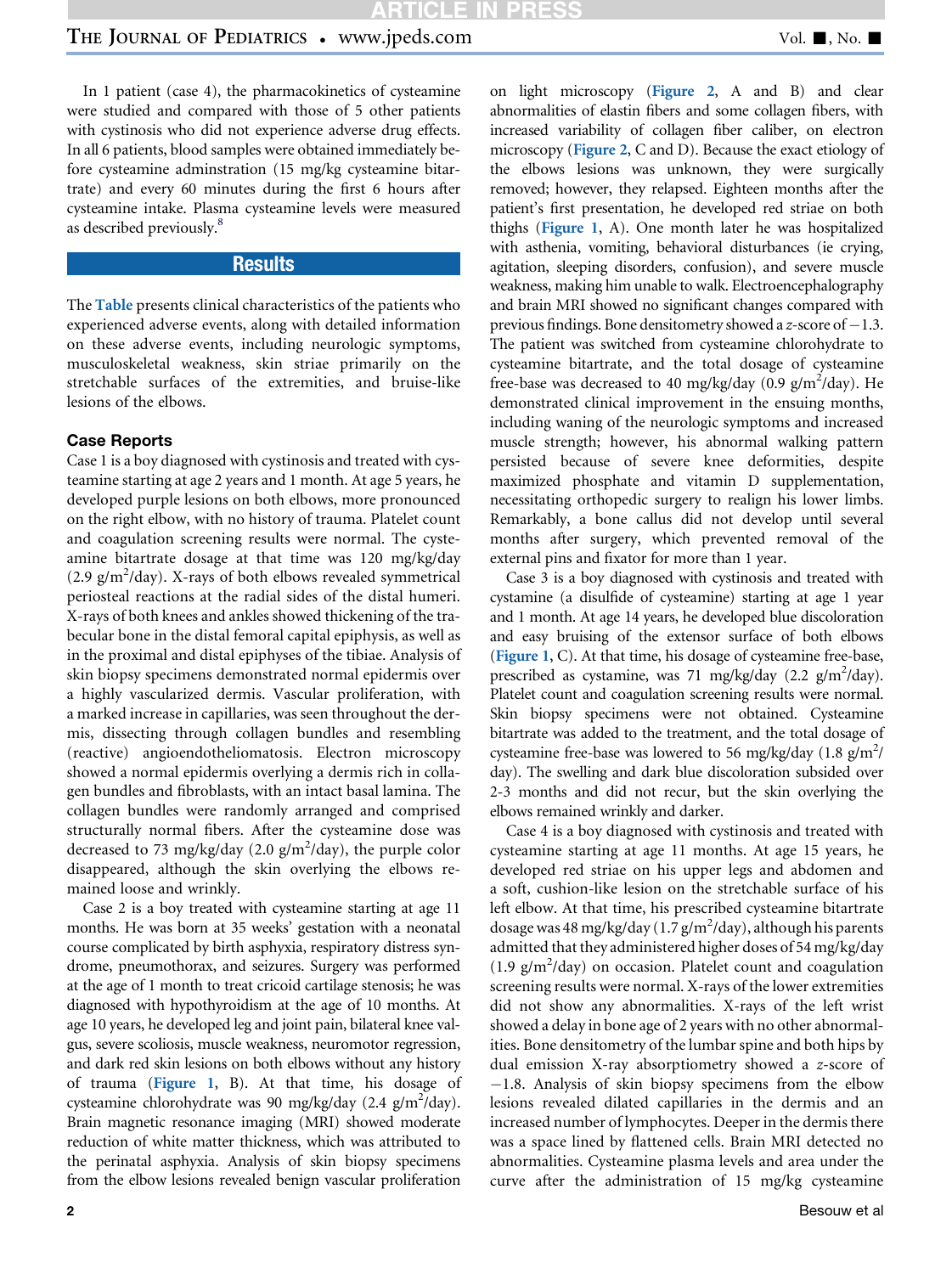<span id="page-2-0"></span>Cysteamine Toxicity in Patients with Cystinosis

|                | Table. Clinical characteristics of the patients with cystinosis and details of adverse events |                                |                            |                                            |                               |                                                       |                                                                                                                                                                        |                                                                                                                                                                                                                                            |                                                                                                                                                                                                                                                     |  |  |
|----------------|-----------------------------------------------------------------------------------------------|--------------------------------|----------------------------|--------------------------------------------|-------------------------------|-------------------------------------------------------|------------------------------------------------------------------------------------------------------------------------------------------------------------------------|--------------------------------------------------------------------------------------------------------------------------------------------------------------------------------------------------------------------------------------------|-----------------------------------------------------------------------------------------------------------------------------------------------------------------------------------------------------------------------------------------------------|--|--|
| Patient        | Sex                                                                                           | Age at<br>diagnosis,<br>months | CTNS gene<br>mutation      | Age at onset<br>of adverse<br>event, years | GFR, mL/min/<br>1.73 $m^{2*}$ | Cystinosis<br>treatment,<br>daily dosage <sup>T</sup> | <b>Concomitant</b><br>medications                                                                                                                                      | <b>Description of</b><br>adverse event                                                                                                                                                                                                     | Follow-up                                                                                                                                                                                                                                           |  |  |
|                | M                                                                                             | 25                             | 57kb del<br>57kb del       | 5                                          | 87                            | 120 mg/kg $\overline{ }$<br>2.9 $g/m^2$               | Indomethacin, L-carnitine, L-thyroxine,<br>potassium citrate, somatotropin                                                                                             | - Purpuric lesions on<br>elbows (right $>$ left)                                                                                                                                                                                           | - Recovery after dose reduction                                                                                                                                                                                                                     |  |  |
| $\overline{c}$ | М                                                                                             | 11                             | c.18-21 del<br>c.18-21 del | 10                                         | 62                            | 90 mg/kg $\frac{3}{3}$<br>2.4 $g/m^2$                 | Calcitriol, epoietin beta, folic acid,<br>hydrochlorothiazide, I-carnitine,<br>I-thyroxine, phosphate, sodium<br>bicarbonate citrate, sodium chloride,<br>somatotropin | - Sensorimotor disorder (severe<br>asthenia, attention deficit,<br>personality disorder)<br>- Leg and joint pain (muscle<br>weakness, inability to walk),<br>bilateral knee valgus, scoliosis<br>- Dark-red skin lesions on<br>both elbows | - Relapse of skin lesions after<br>surgical removal without dose<br>reduction<br>- Recovery of neurologic<br>symptoms after dose reduction<br>- Partial recovery of leg and joint<br>pain after dose reduction, persistent<br>bilateral knee valgus |  |  |
| 3              | M                                                                                             | 13                             | 57kb del<br>57kb del       | 14                                         | 30                            | 71 mg/kg<br>2.2 $g/m^2$                               | Alphacalcidiol, citrate, esomeprazol,<br>I-thyroxine, phosphate, potassium<br>chloride, somatotropin                                                                   | - Bluish discoloration and bruising<br>of elbows                                                                                                                                                                                           | - Recovery after dose reduction                                                                                                                                                                                                                     |  |  |
|                | M                                                                                             | 11                             | 57kb del<br>57kb del       | 15                                         | 101                           | 56 mg/kg $\overline{ }$<br>1.7 $g/m^2$                | Alphacalcidol, iron, potassium<br>bicarbonate, sodium potassium<br>phosphate, somatotropin                                                                             | - Mild skin striae (upper legs,<br>abdomen)<br>- Soft cushion-like lesions on<br>left elbow                                                                                                                                                | - Recovery after dose reduction                                                                                                                                                                                                                     |  |  |
|                | M                                                                                             | 26                             | 57kb del<br>57kb del       |                                            | 67                            | 48 mg/kg $\frac{1}{2}$<br>1.3 $g/m^2$                 | Alphacalcidiol, indomethacin, I-carnitine,<br>nicardipine, phosphoric acid, potassium,<br>sodium bicarbonate                                                           | - Mild elbow blood accumulation<br>- Leg and joint pain, severe<br>osteoporosis                                                                                                                                                            | - Relapse without dose reduction,<br>followed by spontaneous recovery<br>- Persistent leg and joint pain                                                                                                                                            |  |  |
|                | M                                                                                             | 9                              | c.18-21 del<br>c.18-21 del | 3                                          | 73                            | 59 mg/kg $\frac{1}{2}$<br>1.2 $g/m^2$                 | Alphacalcidiol, potassium chloride<br>bicarbonate, sodium bicarbonate                                                                                                  | - Elbow bruising, increased stretching<br>of the skin                                                                                                                                                                                      | Spontaneous recovery, relapse after<br>increasing dose, recovery after dose<br>reduction                                                                                                                                                            |  |  |

GFR, glomerular filtration rate.

\*All patients had renal Fanconi syndrome. †Doses are reported as cysteamine free-base.  $\ddagger$ Patient was treated with cysteamine bitartrate.

§Patient was treated with cysteamine chlorhydrate.<br>¶Patient was treated with cystamine.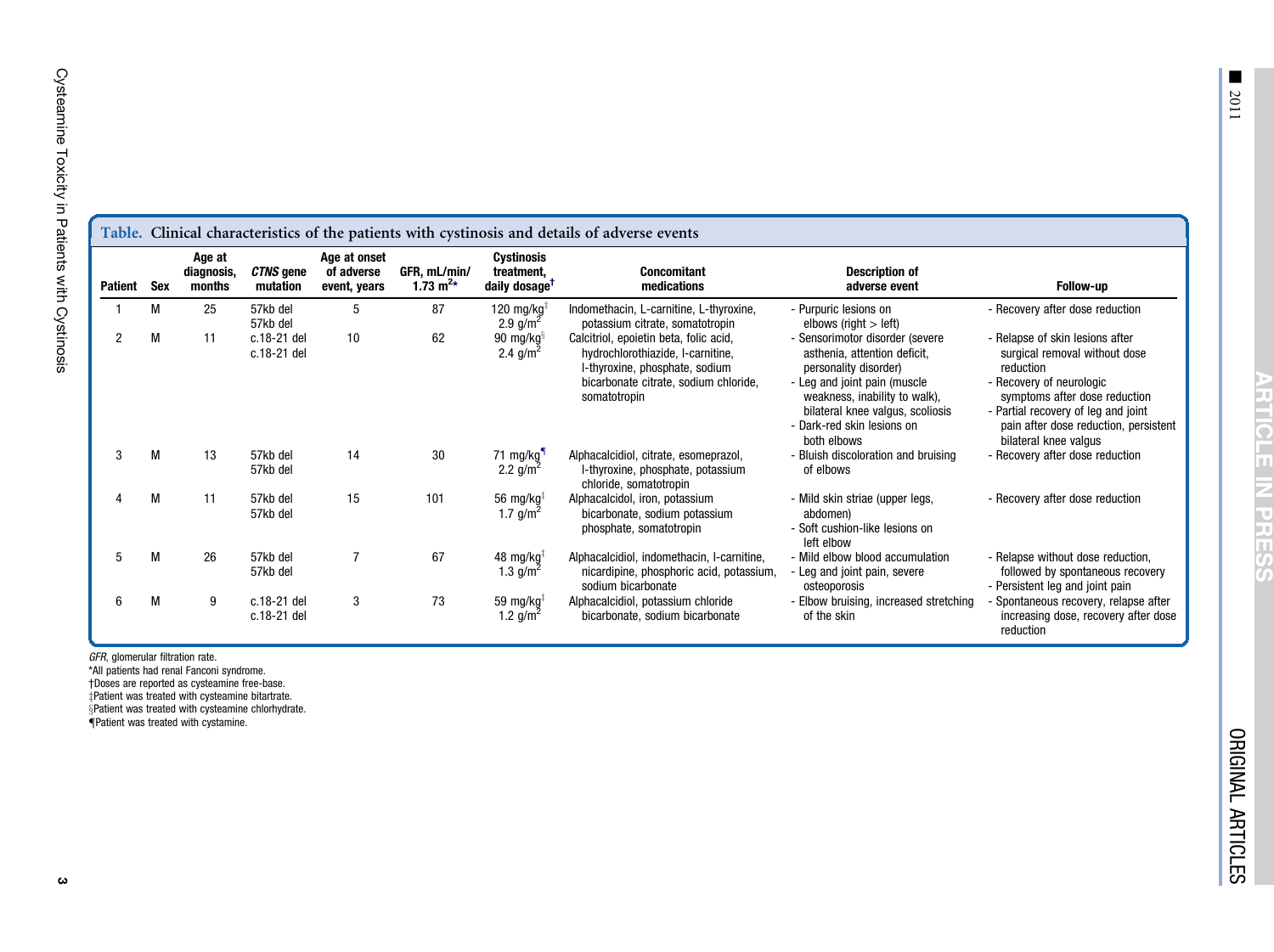# <span id="page-3-0"></span>THE JOURNAL OF PEDIATRICS • www.jpeds.com Vol. 1, No. 1

bitartrate did not differ from those in the 5 patients with cystinosis without adverse events (data not shown). The parents were instructed to administer cysteamine as prescribed, and the lesions diminished thereafter. The skin overlying the elbows remained loose and wrinkly, however.

Case 5 is a boy diagnosed with cystinosis and treated with cysteamine starting at age 2 years and 2 months. At age 7 years, he developed bruises on both elbows. At that time, his cysteamine bitartrate dosage was 48 mg/kg/day (1.3 g/ m<sup>2</sup>/day). The lesions initially disappeared, but recurred after 4 months. Light microscopy analysis of a skin biopsy specimen revealed vascular proliferation. The lesions disappeared once again, leaving behind scarring on both elbows. Within 2 months, the patient experienced another relapse of the elbow lesions, which again recovered spontaneously. During the same period, he developed severe osteoporosis and bone pain and became limited in all activities, including walking. The latter symptoms had not yet subsided at the time of this report.

Case 6 is a boy diagnosed with cystinosis and treated with cysteamine starting at age 9 months. At age 3 years, he developed bruises on both elbows shortly after his dosage of cysteamine bitartrate had been increased to 59 mg/kg/day (1.2 g/ m2 /day). X-rays revealed no abnormalities. The skin lesions disappeared spontaneously, but relapsed several years after the dosage of cysteamine bitartrate was again increased to 59 mg/kg/day  $(1.5 \text{ g/m}^2/\text{day})$ . Light microscopy of skin biopsy specimens from the relapsed elbow lesions revealed angioendotheliomatosis. After the cysteamine dosage was decreased, the lesions disappeared once again; however, the skin overlying the elbows remained loose and wrinkly.

#### **Discussion**

We have reported some newly recognized side effects of cysteamine. In all of our patients, the skin lesions and neurologic symptoms diminished or disappeared after the cysteamine dosage was reduced. In 1 of the 2 patients with bone and muscular pain, these symptoms decreased in response to a cysteamine dose reduction. In patient 6, skin lesions relapsed after the cysteamine dose was increased. Based on these findings, we suggest that cysteamine plays a causative role in these symptoms, although the mechanistic explanation is still lacking.

Two additional related patients have been reported in international conferences. The most dramatic course was seen in a patient who died from cerebral ischemia<sup>10,11</sup>; unfortunately, no further details were available for this patient. Neurologic symptoms and stroke have been reported in patients with cystinosis both on and off cysteamine treatment<sup>12,13</sup>; thus, whether cysteamine was responsible for the fatal outcome in the aforementioned patient remains unclear.

Skin biopsy specimens obtained from the elbow lesions of all patients except patient 3 exhibited vascular proliferation, resembling angioendotheliomatosis, which is characterized by endothelial and myoepithelial cell proliferation within



Figure 1. Skin manifestations of cysteamine toxicity. A, Skin striae at the stretchable surface of the knee of patient 1. B, Bruiselike lesion at the elbow of patient 2. The lesion is starting to go into regression, the skin is becoming loose and wrinkly. C, Bruiselike lesions on both elbows of patient 3. The lesions are more recent compared with those shown in B, and the skin is still tight and dark-purple.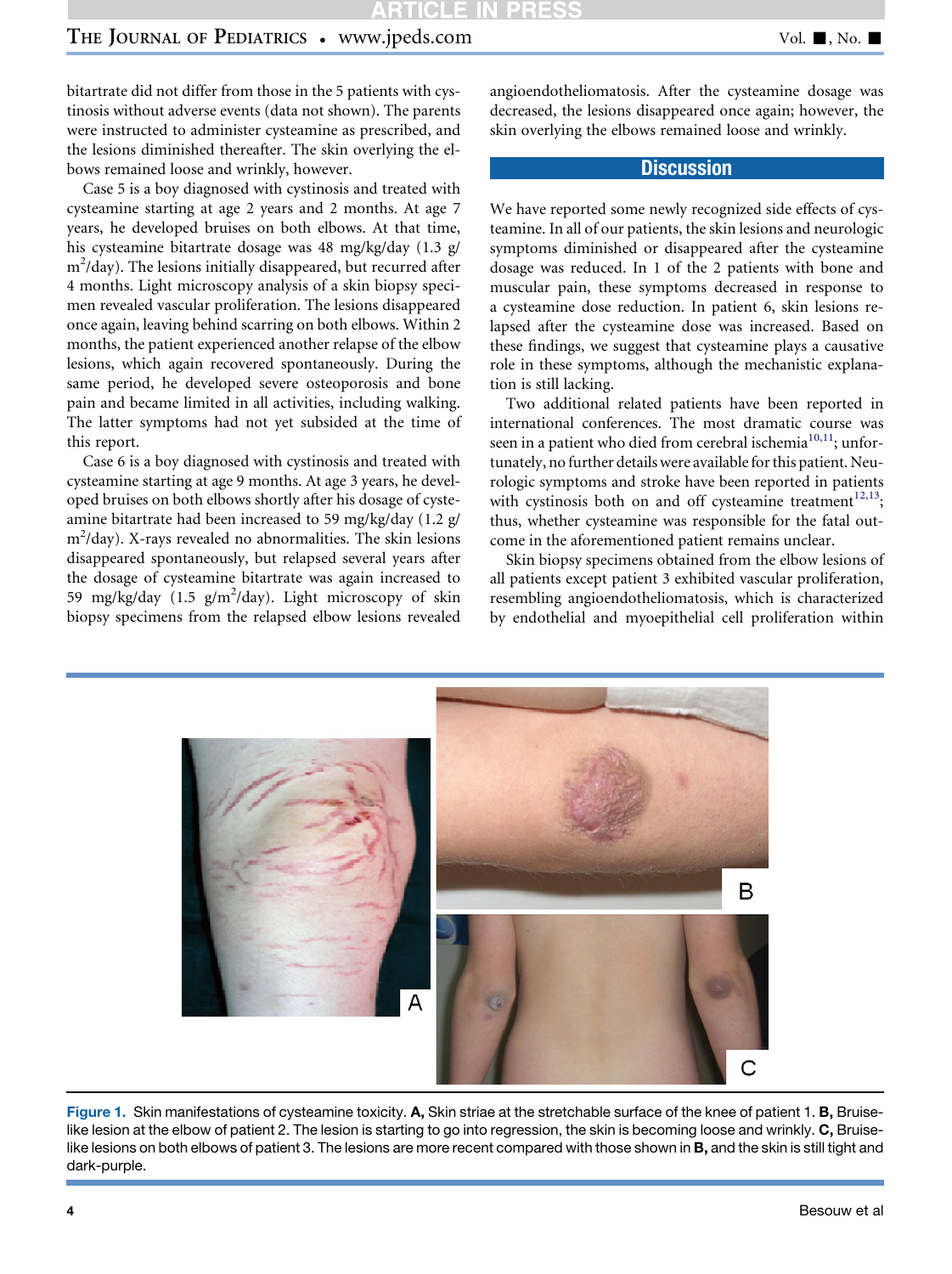<span id="page-4-0"></span>the blood vessel lumina. Angioendotheliomatosis can be either benign or reactive, or may represent a neoplastic and malignant tumor. The malignant variant is classified as an intravascular malignant lymphoma and is currently termed "intravascular lymphomatosis." The benign or reactive variant, which most closely fits our patients' histological findings, involves nondegenerative lesions restricted to intravascular proliferation of endothelial cells.<sup>[14,15](#page-6-0)</sup>

Electron microscopy revealed randomly arranged collagen fibers with variable diameters resembling the features typically observed in Ehlers-Danlos syndrome[.16,17](#page-7-0) Hypothetically, cysteamine might interfere with interstitial matrix proteins in some patients and promote angiogenesis, possibly leading to the development of reactive angioendotheliomatosis. The specific location of these lesions at the external aspects of the elbows suggests that minor skin trauma enhances this phenomenon. Interestingly, rats treated with cysteamine 50 mg/ kg/day for 6 months developed severe skeletal deformities resembling the lesions in our patients, as well as cardiovascular abnormalities, including dissecting aneurysm of the thoracic aorta.[18](#page-7-0) The investigators hypothesized that these abnormali-

ties might be caused by deficient cross-linking of elastin fibers, which are present in the highest concentrations in the aorta and cardiovascular tissues.<sup>[18](#page-7-0)</sup>

The symptoms described here also resemble those of osteolathyrism. This condition is caused by intoxication with  $\beta$ -aminopropionitrile (BAPN), which is found in several Lathyrus peas. BAPN irreversibly inhibits the function of the enzyme lysyl oxidase, which facilitates the formation of aldehydes on both collagen and elastin molecules that are necessary for collagen cross-link formation.<sup>[19,20](#page-7-0)</sup> Taurine, a degradation product of cysteamine, $^{21}$  $^{21}$  $^{21}$  can increase BAPN toxicity.<sup>[22](#page-7-0)</sup>

The interaction of collagen and D-penicillamine, a drug with structural similarities to cysteamine ([Figure 3](#page-5-0), A), has been studied extensively. D-penicillamine prevents newly synthesized collagen fibers from forming stable cross-links through binding of the carbon present in aldehydes to its -SH and -NH<sub>2</sub> groups ([Figure 3](#page-5-0), B and C). These aldehydes are thus no longer available for cross-link formation, resulting in collagen fibers of lower strength, resembling osteolathyrism.[19,20](#page-7-0) Experiments comparing the effects on collagen cross-linking of several aminothiols, including



Figure 2. Skin biopsy results of the bruise-like lesion in patient 2. A and B, Light microscopy, anti-CD34 immunostaining showing normal epidermis overlying a benign vascular proliferation in the dermis. A, Newly formed vessels show dilated lumen in the superficial dermis and become smaller in the deep dermis/hypodermis. Plump CD34<sup>+</sup> endothelial cells line numerous vascular structures, some of them completely developed and others with immature features; a few thin-walled vessels are also present. **B**, The CD34- sweat gland epithelium serves as negative control Electron microscopy showing variable collagen fiber caliber, with focal diameter increases (*arrows*) in C, longitudinal and D, transversal cuts.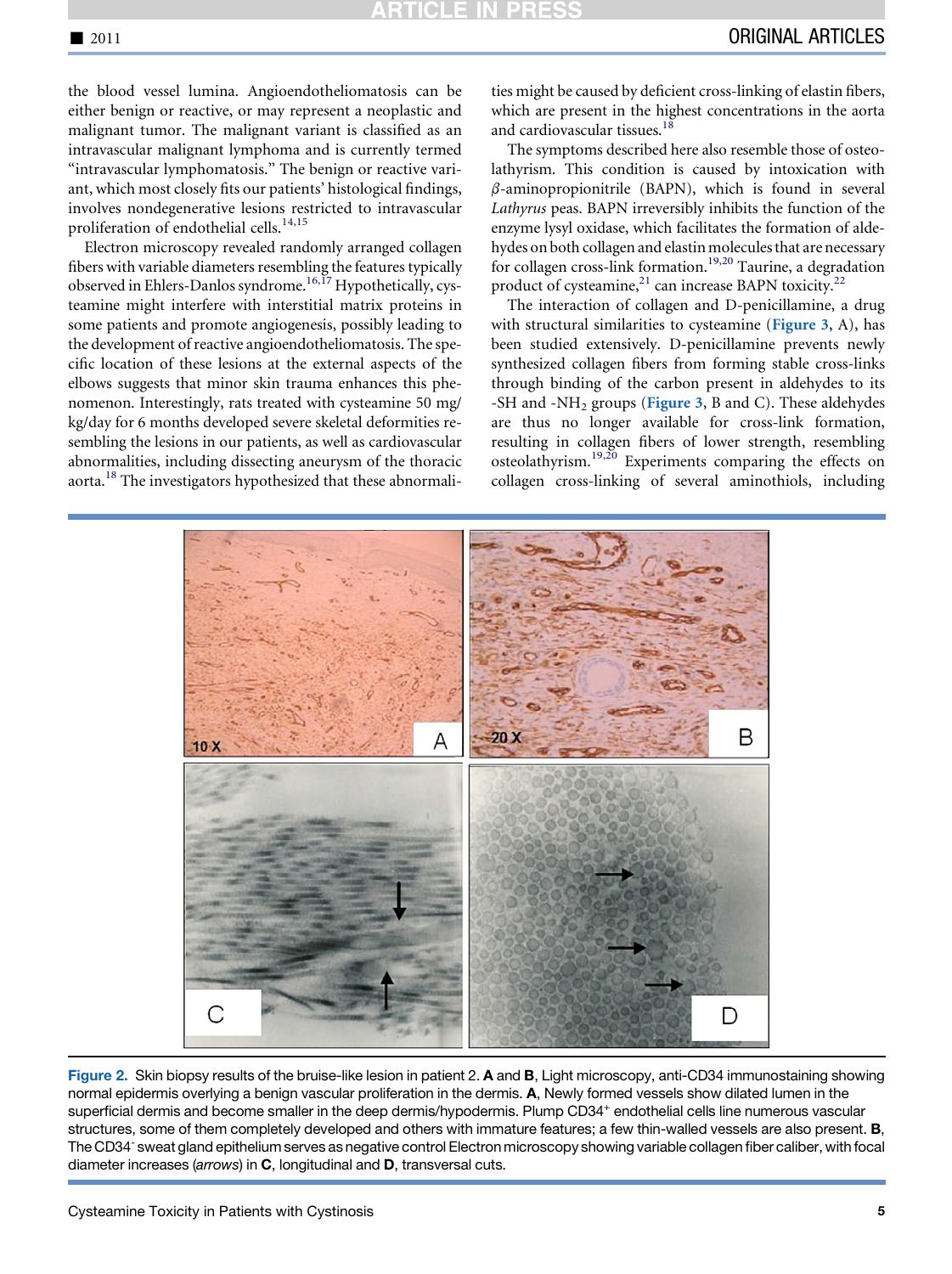

## <span id="page-5-0"></span>THE JOURNAL OF PEDIATRICS • www.jpeds.com Vol. 1, No. 1



Figure 3. Influence of D-penicillamine and cysteamine on collagen cross-linking. A, Chemical structures of cysteamine and D-penicillamine. **B**, Normal cross-linking in collagen. The aldehyde on the left triple helix binds to the -NH<sub>2</sub> group of the right triple helix, resulting in a strong cross-link. D-penicillamine binds to the aldehyde of the left triple helix, preventing it from forming a cross-link with another triple helix. C, The same type of interaction between cysteamine (*bold type*) and the aldehyde group is expected.

cysteamine, showed that the effect of cysteamine was comparable to that of D-penicillamine.<sup>[19](#page-7-0)</sup> The fact that extensive cross-linking is of particular importance in skin and bone<sup>[19](#page-7-0)</sup> could further explain why our patients exhibited both skin and bone problems. The overlap in mode of action between cysteamine and D-penicillamine is further illustrated by a case report of a child with cystinuria treated with D-penicillamine who developed side effects comparable to the adverse events reported in our 6 patients with cystinosis (ie, flat feet, scoliosis, pectus carinatum, hypermobility of joints, molluscoid pseudotumors, and atrophic scarring).<sup>[23](#page-7-0)</sup> The effect of drugs on collagen involving mainly the

prevention of cross-link formation in newly formed collagen fibers, not the disruption of already existing crosslinks, $24$  could explain why all of the patients reported here are children, given that collagen production decreases with age.<sup>[25](#page-7-0)</sup> This hypothesis is further supported by the fact that the effect of D-penicillamine in rats is most evident in young animals.[19,26](#page-7-0)

The question remains as to why only a small proportion of patients develop symptoms of cysteamine toxicity. Initially, we suggested that differences in pharmacokinetics might increase cysteamine plasma levels in some patients. Despite being limited to one subject, our data do not support this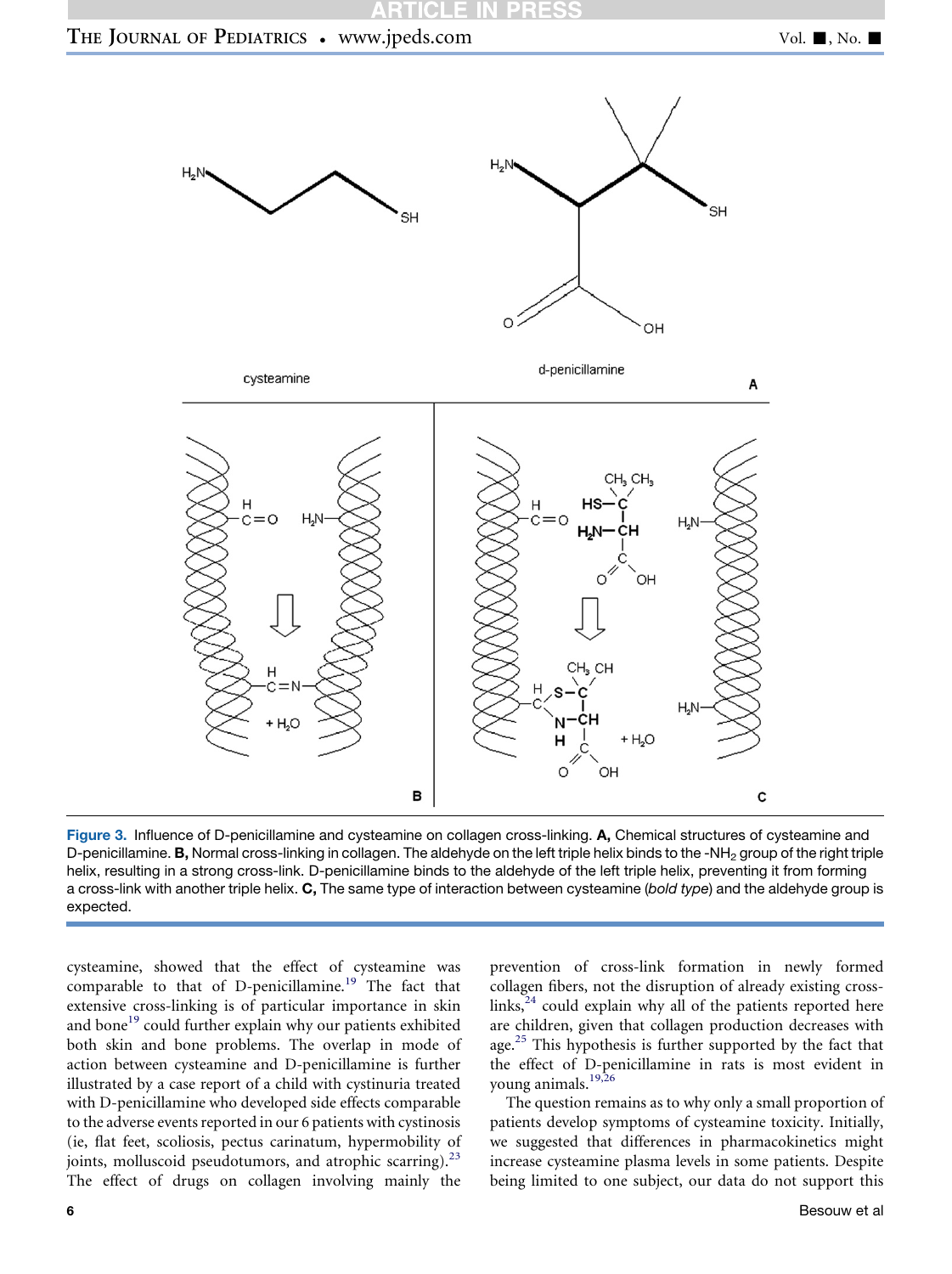<span id="page-6-0"></span>hypothesis. However, a possible increase in tissue cysteamine concentrations in susceptible patients due to differences in cysteamine transport or metabolism, cannot be ruled out.

Surprisingly, all patients reported to date are from Europe. The cysteamine bitartrate distributed in Europe and the United States is produced by the same manufacturer; thus, geographic differences cannot be explained by differences in cysteamine formulation. Nonetheless, the possibility that these symptoms are underdiagnosed in North America cannot be excluded. Soon after the first reports, Orphan Europe actively informed all European physicians who prescribe cysteamine of these possible severe adverse events, including the neurological abnormalities and the case with fatal outcome, which has led to reports of additional cases. We hope that the present report will further increase physicians' awareness worldwide. Other potential reasons for geographic differences include differences in calculating drug doses (per kg of body weight vs per  $m<sup>2</sup>$  of body surface area [BSA]) and the concomitant use of other medications that could influence cysteamine metabolism. Epidemiologic data collected by recently established cystinosis registries in Europe and North America will provide useful information in the near future.

Cysteamine remains the only available treatment for cystinosis. Over the past several decades, several salts of cysteamine have been used; the most recent and widely used form, cysteamine bitartrate, has been marketed in Europe by Orphan Europe since 1997. The originally recommended dose was 50 mg/kg/day (1.30 g/m<sup>2</sup>/day) for children aged <12 years or weighing <50 kg and 2 g/day for patients aged >12 years or weighing >50 kg, with a maximum dose of 90 mg/ kg/day (1.95 g/m<sup>2</sup>/day). Daily doses are administered in 4 equal portions every 6 hours and refer to the amount of cysteamine free-base prescribed. The aim is to administer cysteamine doses sufficient to achieve WBC cystine levels <1 nmol ½ cystine/mg protein, as has been advocated for maximum renal and extrarenal protection. Although the extent to which WBC cystine content reflects renal and extrarenal cystine accumulation is unknown, the use of higher cysteamine doses, especially when calculated in  $g/m^2$ /day, has been reported to protect against renal function deterioration.<sup>[27](#page-7-0)</sup> Furthermore, the determination of cystine levels in polymorphonuclear (PMN) cells instead of mixed leukocytes can lead to higher cystine values, because cystine preferentially accumulates in PMN cells compared with other WBCs, including lymphocytes. Thus, switching from cystine measurements in mixed WBCs to PMN cells will result in slightly different reference values and can necessitate cysteamine dose adjustment.<sup>[28](#page-7-0)</sup> In the present study, cystine was measured in mixed WBCs in patients 1, 3, 5 and 6 and in PMN cells in patients 2 and 4. Each laboratory provided its own reference values for healthy carriers and noncarriers. In all patients with cystinosis receiving cysteamine treatment, efforts were made to keep cystine levels within the carrier range.

In children, the body weight-to-BSA ratio increases with age, resulting in higher daily doses of the drugs, when these are calculated per kg of body weight compared with those calculated per  $m<sup>2</sup>$  of BSA in preadolescent and adolescent

patients. In response to reports of the first cases of cysteamine toxicity, and considering the causal relationship between cysteamine dose and adverse events, Orphan Europe organized a team of experts that recommended calculating the dose based on BSA and avoiding doses exceeding  $1.95$  g/m<sup>2</sup>/day. Based on our experience, we recommend a cysteamine dose reduction  $(\sim 25\%)$ , with careful monitoring of WBC cystine levels, in patients presenting with cutaneous lesions. In patients with a sudden onset of neuromuscular symptoms, we advise discontinuing cysteamine administration until symptoms resolve. All patients presenting with cysteamine adverse events should be reported to the pharmaceutical company responsible for the drug's distribution, which in turn will contact the experts for further recommendations.  $\blacksquare$ 

Submitted for publication Nov 17, 2010; last revision received May 4, 2011; accepted May 31, 2011.

Reprint requests: Elena N. Levtchenko, MD, PhD, Department of Pediatric Nephrology, University Hospital Gasthuisberg, Herestraat 49, 3000 Leuven, Belgium. E-mail: [elena.levtchenko@uzleuven.be](mailto:elena.levtchenko@uzleuven.be)

## **References**

- 1. Town M, Jean G, Cherqui S, Attard M, Forestier L, Whitmore SA, et al. A novel gene encoding an integral membrane protein is mutated in nephropathic cystinosis. Nat Genet 1998;18:319-24.
- 2. Thoene JG, Oshima RG, Crawhall JC, Olson DL, Schneider JA. Cystinosis: intracellular cystine depletion by aminothiols in vitro and in vivo. J Clin Invest 1976;58:180-9.
- 3. Markello TC, Bernardini IM, Gahl WA. Improved renal function in children with cystinosis treated with cysteamine. N Engl J Med 1993;328:1157-62.
- 4. Kimonis VE, Troendle J, Rose SR, Yang ML, Markello TC, Gahl WA, et al. Effects of early cysteamine therapy on thyroid function and growth in nephropathic cystinosis. J Clin Endocrinol Metab 1995;80:3257-61.
- 5. Gahl WA, Balog JZ, Kleta R. Nephropathic cystinosis in adults: natural history and effects of oral cysteamine therapy. Ann Intern Med 2007; 147:242-50.
- 6. Dohil R, Fidler M, Barshop B, Newbury R, Sellers Z, Deutsch R, et al. Esomeprazole therapy for gastric acid hypersecretion in children with cystinosis. Pediatr Nephrol 2005;20:1786-93.
- 7. Dohil R, Newbury RO, Sellers ZM, Deutsch R, Schneider JA. The evaluation and treatment of gastrointestinal disease in children with cystinosis receiving cysteamine. J Pediatr 2003;143:224-30.
- 8. Besouw M, Blom H, Tangerman A, De Graaf-Hess A, Levtchenko E. The origin of halitosis in cystinotic patients due to cysteamine treatment. Mol Genet Metab 2007;91:228-33.
- 9. Corden BJ, Schulman JD, Schneider JA, Thoene JG. Adverse reactions to oral cysteamine use in nephropathic cystinosis. Dev Pharmacol Ther 1981;3:25-30.
- 10. Besouw MTP, Van den Heuvel LP, Dutertre JP, Awan A, Van't Hoff WG, Cornelissen EAM, et al. Cysteamine toxicity in cystinosis patients [abstract]. Pediatr Nephrol 2010;25:1822.
- 11. Besouw MTP, Van den Heuvel LP, Dutertre JP, Awan A, Van't Hoff WG, Cornelissen EAM, et al. Cysteamine toxicity in cystinosis patients and cultured human cells [abstract]. Pediatr Nephrol 2010;25:2197-8.
- 12. Greco M, Brugnara M, Zaffanello M, Taranta A, Pastore A, Emma F. Long-term outcome of nephropathic cystinosis: a 20-year single-center experience. Pediatr Nephrol 2010;25:2459-67.
- 13. Van Lierde A, Colombo D, Rossi LN, Marchesi F, Giani M, Consalvo, et al. Hemiparesis in a girl with cystinosis and renal transplant. Eur J Pediatr 1994;153:702-3.
- 14. Broyer M, Tete MJ, Guest G, Bertheleme JP, Labrousse F, Poisson M. Clinical polymorphism of cystinosis encephalopathy: results of treatment with cysteamine. J Inherit Metab Dis 1996;19:65-75.